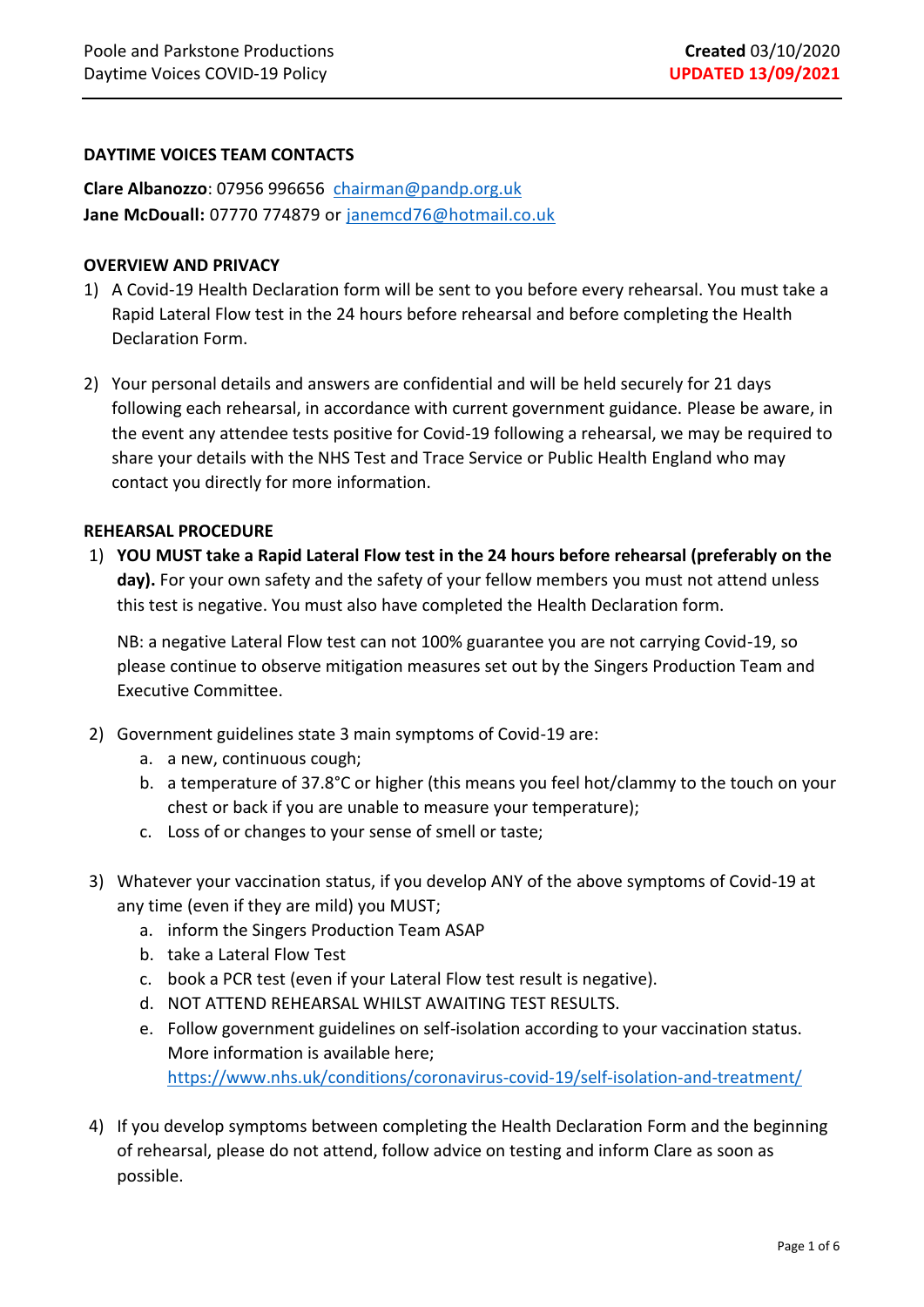- 5) If you have MILD symptoms of a cold/other illness and have taken a Lateral Flow for Covid-19 and your results are NEGATIVE you MAY be allowed to attend the next rehearsal. If you need more guidance as to the current advice, please visit; [www.nhs.uk/conditions/coronavirus](http://www.nhs.uk/conditions/coronavirus-covid-19/)[covid-19/](http://www.nhs.uk/conditions/coronavirus-covid-19/) You must;
	- a) Inform Clare/Jane. We will ask to see proof of your negative test results and advise if you can attend the next planned rehearsal.
	- b) You must not attend rehearsal whilst awaiting any test result and only attend if the Team have approved this and you feel well enough to attend rehearsal.
	- c) You will need to wear a mask at all times in the rehearsal and maintain additional distance from other members
	- d) You may be asked to sit out, or asked to leave, if the Singers Production Team feel you are not well enough to be at rehearsal or are a risk to others.
- 6) Bring a suitable mask. This must be worn when entering and exiting The Spire, and when moving around any communal areas in the building (e.g., between rehearsal rooms or toilets) in accordance with The Spire's risk assessment and policy.
- 7) You may wear a mask for the entire rehearsal if you wish, especially if you are at higher risk of complications from contracting Covid-19. If this is the case, please talk to Clare/Jane with any concerns, or if you wish to discuss this further.
- 8) If you do choose to wear a mask to sing, we recommend bringing more than one as they can be less effective if they become damp.
- 9) Although Social Distancing is no longer mandatory, we will continue to distance between singers. We ask you to remember "Hands, Face, Space" and advise you to reduce unnecessary social contact in rehearsals (i.e. no hugging).
- 10) There will be no refreshments; please bring your own as needed and take any rubbish with you.
- 11) Toilets are open for use. Please refer to signage within The Spire re: queuing, one-way systems and room capacity.
- 12) Practice good hand hygiene. Use hand sanitiser provided on entrance to the building and when touching any shared surfaces such as handrails, doors, toilets and the lift.
- 13) Bring copies of all music you have been given, and your own pencil and do not share items.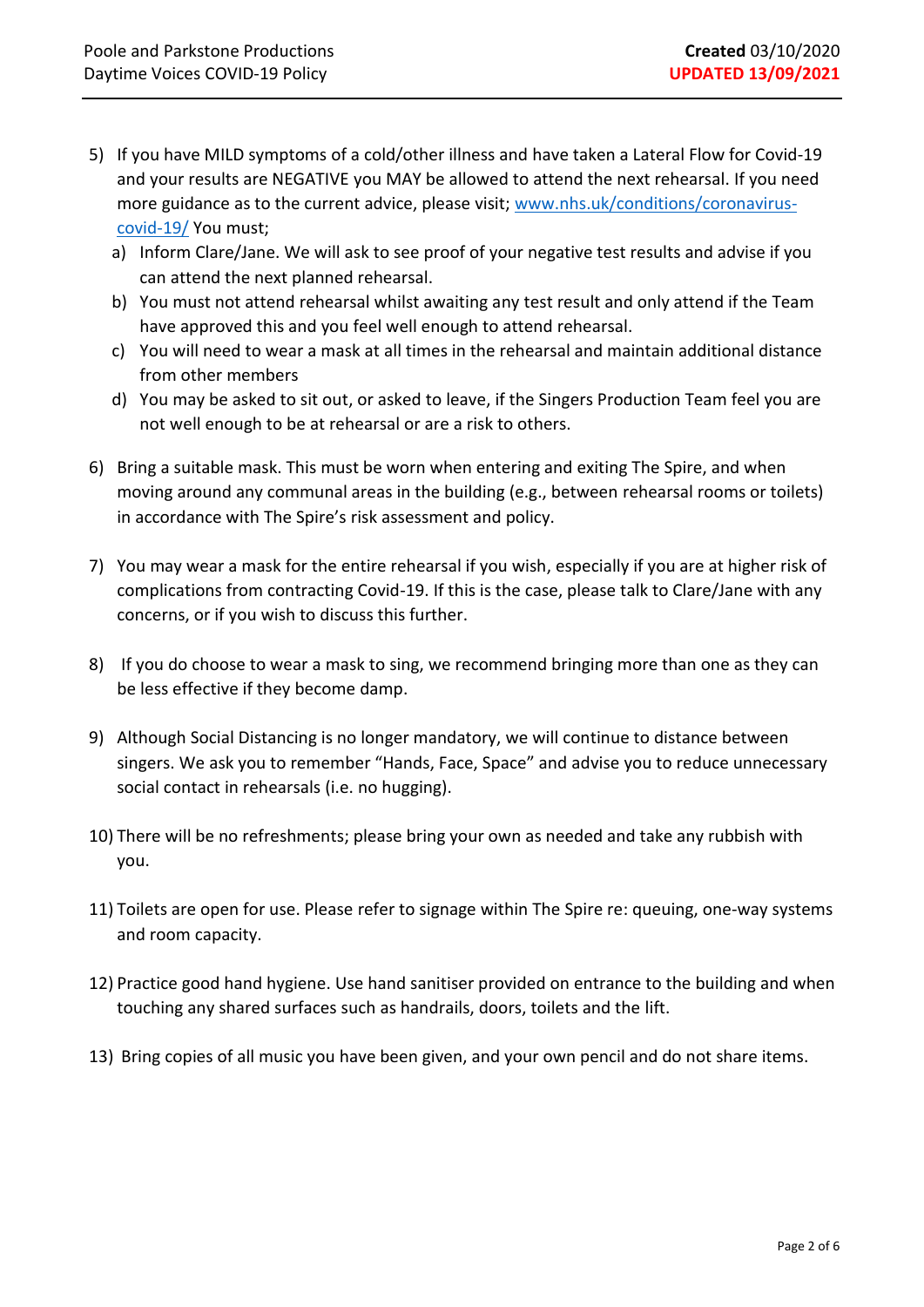#### **MANAGING POTENTIAL CASES**

- 1) YOU MUST NOT ATTEND REHEARSAL if you have a positive Lateral Flow Test, or symptoms of Covid-19 as listed above. The Daytime Voices Team reserves the right to refuse entry to rehearsals to anyone is either exhibiting symptoms, or is not adhering to safety procedures.
- 2) If you start to feel unwell with any potential Covid-19 symptoms at rehearsal, please immediately put on a mask, inform Clare or Jane and leave rehearsal immediately.
- 3) Inform Clare or Jane as soon as possible if you develop symptoms of Covid-19 following a rehearsal. Follow government guidelines on self-isolation. Take a Lateral Flow Test, and arrange a PCR Test. Contact us with the results of your tests as soon as possible to allow us to quickly identify anyone who may be considered a 'Close Contact'.
- 4) Following any cases, we may ask for proof of Vaccination Status and negative test results before you can attend rehearsal again.

### **POSITIVE COVID-19 CASE PROCEDURE**

- 1) If there is a confirmed positive case of Covid-19 following a rehearsal; **we will contact all attendees of the rehearsal**, to advise all attendees to take a Lateral Flow Test. Please report any positive Lateral Flow Test results to Clare/Jane and arrange a PCR test which should be taken within 2 days of your positive Lateral Flow Test. DO NOT ATTEND A REHEARSAL until you have taken a Lateral Flow test and had a NEGATIVE result.
- 2) If more than one case is reported following a rehearsal, we will also report to NHS Test and Trace or Public Health England (PHE) as required.
- 3) The individual with Covid-19 may choose to contact other attendees themselves to inform them of their test results, however the identity of the individual WILL NOT be shared by the Daytime Voices Team or Executive Committee to other attendees under any circumstances and we will not share the contact details of any attendee with anyone outside of the Daytime Voices Team, Executive Committee or if necessary, NHS Test and Trace or PHE.
- 4) If you test POSITIVE, we will look at seating plans, any rehearsal footage and ask you who you think you have been in close contact with recently and use these to help us to identify your *Close Contacts* so we can advise they may have been exposed to Covid-19.
- 5) Anyone identified as a *Close Contact* will be notified by a member of the Daytime Voices Production Team as a matter of urgency. You will need to follow Government Guidelines based on your vaccination status. *If a Close Contact* is **fully vaccinated** and has a NEGATIVE Lateral Flow Test, NEGATIVE PCR Test AND has no symptoms of Covid-19, they may attend the next rehearsal as normal.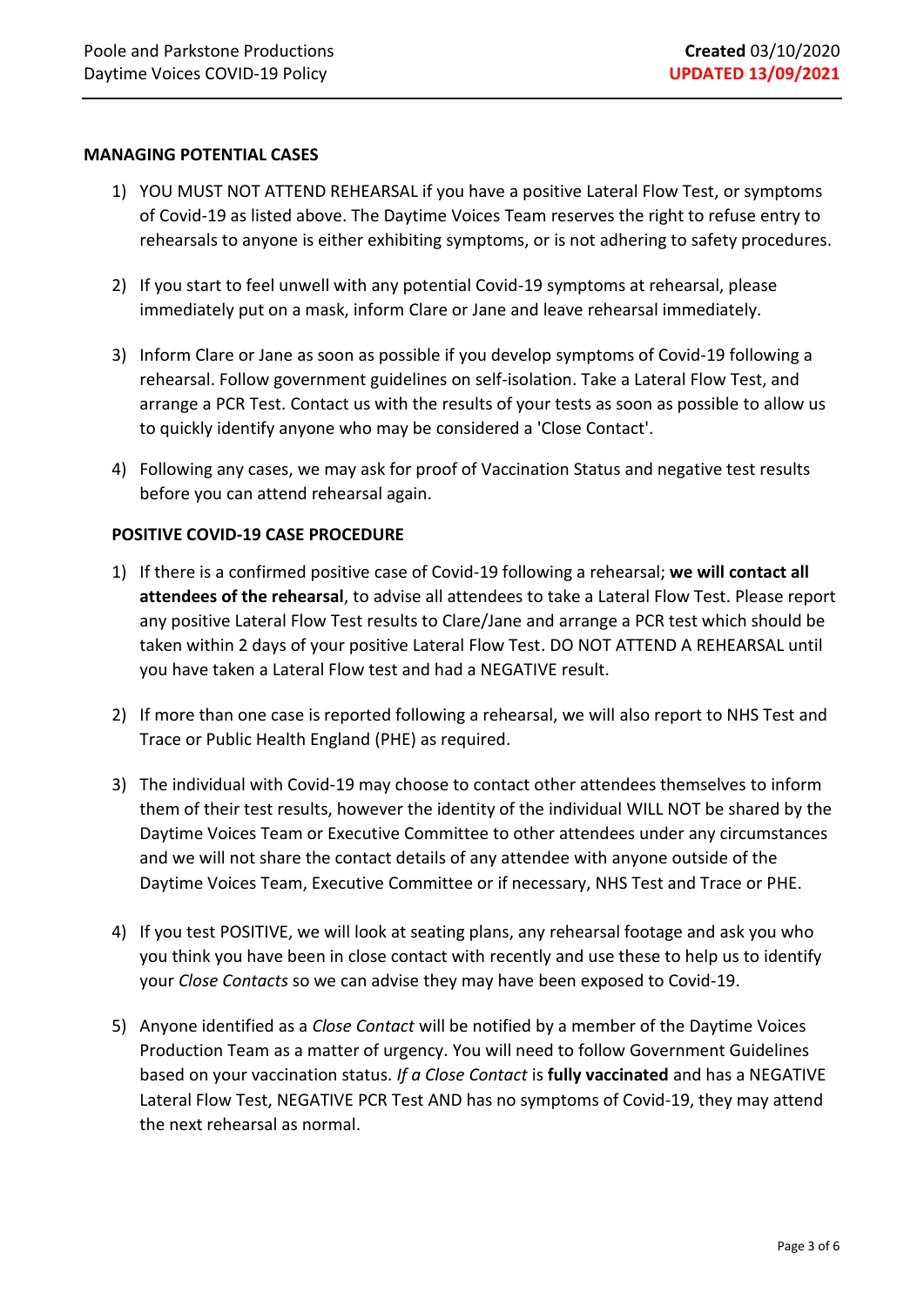#### **IF YOU DEVELOP SYMPTOMS FOLLOWING A CASE REPORTED AFTER A REHEARSAL**

If you attended a rehearsal where an individual has since reported a POSITIVE Covid-19 test (even if you were not identified as a *Close Contact*) and you develop any symptoms;

- 1) Self-Isolate
- 2) Take a Lateral Flow Test
- 3) Have a PCR TEST as soon as possible
- 4) Inform Clare or Jane immediately that *you* have also developed symptoms, and again when you receive your PCR test result.

Do not attend a rehearsal unless you have had negative results from both a Lateral Flow test and a PCR Test results, and have been in contact with Clare or Jane.

#### **DECLARATIONS, TERMS AND CONDITIONS**

Whilst we know these measures do change the rehearsal experience, we hope you understand they are in place to keep everyone involved as safe as possible, whilst allowing rehearsals to continue.

The Daytime Voices Team and P&P Executive Committee reserve the right to refuse entry to rehearsals to anyone who has not taken tests, is exhibiting symptoms, or is not adhering to safety procedures.

The Daytime Voices Team, and Executive Committee of Poole and Parkstone Productions will do all we can to minimise the risk of contracting Covid-19 at a rehearsal, but we cannot eliminate all risk entirely. By attending rehearsal, you are acknowledging that you are responsible for your own behaviour, and that your attendance and participation is at your own risk.

If anyone is found to be knowingly dishonest in their responses or is not following guidance, we reserve the right to remove you from the rehearsal. For serious breaches of policy, the Executive Committee may remove you from the Society.

# **IF YOU HAVE ANY SYMPTOMS, A POSITIVE TEST RESULT OR ARE IN ANY DOUBT AS TO WHETHER YOU SHOULD ATTEND OR NOT, YOU MUST CONTACT CLARE OR JANE.**

#### **DAYTIME VOICES TEAM CONTACTS**

**Clare Albanozzo**: 07956 996656 [chairman@pandp.org.uk](mailto:chairman@pandp.org.uk)  **Jane McDouall:** 07770 774879 or [janemcd76@hotmail.co.uk](mailto:janemcd76@hotmail.co.uk)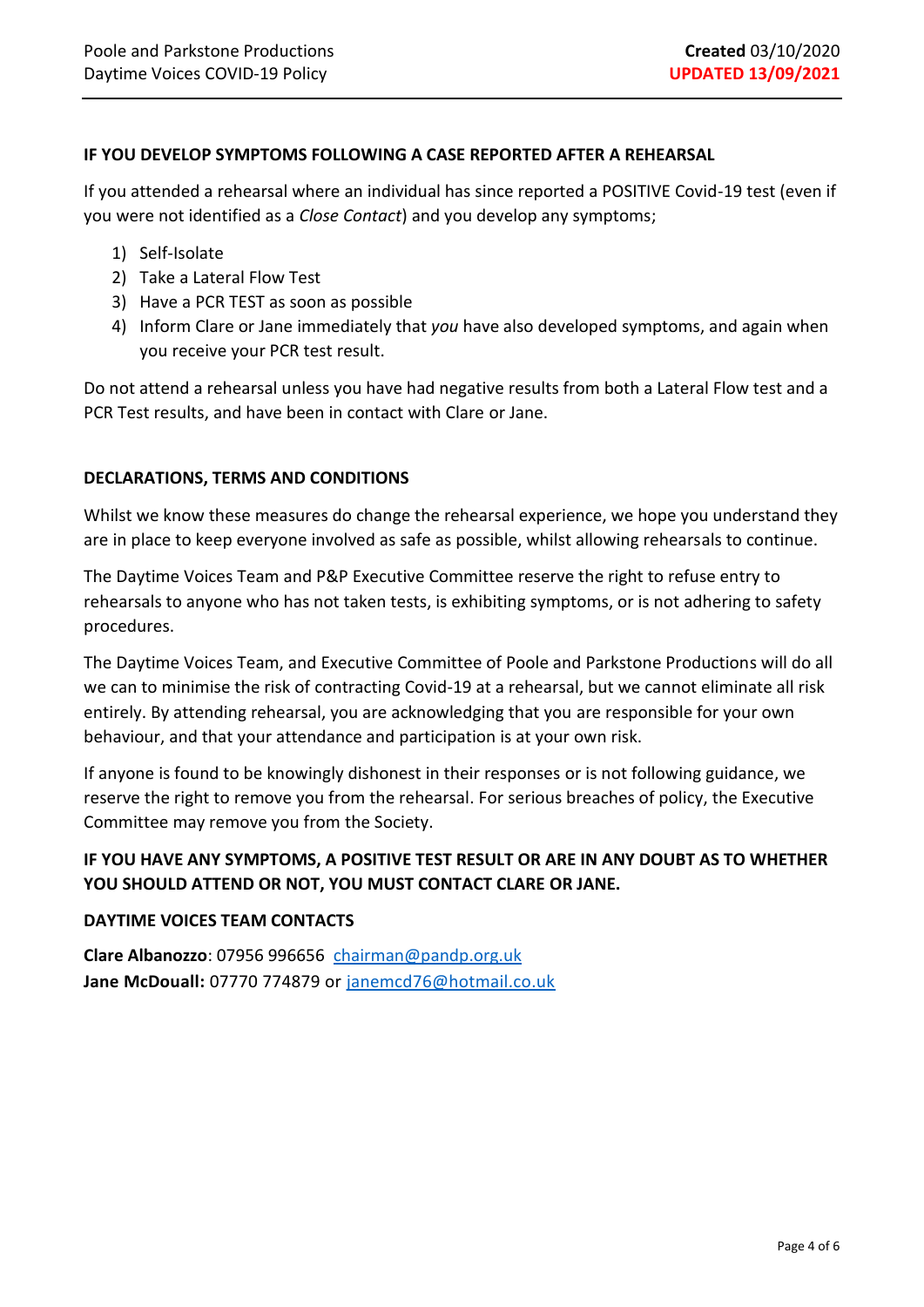# **KEY TERMS & USEFUL LINKS**

**TESTING;** Lateral Flow test kits and PCR Tests (for anyone with symptoms or identified as a Close Contact) are FREE. Ensure you are on the official Government or NHS website before ordering.

- **LATERAL FLOW TEST** also referred to as a LF Test. This is a rapid, at home test for Covid-19 with results available within half an hour. You must take these tests on the day of every rehearsal. If you have a negative test and no symptoms, you may attend. If your results are positive you may NOT attend, and you should arrange for a PCR test within 2 days, even if you have no symptoms. Regardless of Vaccination Status, if you DO NOT have a PCR test within 2 days of a positive rapid lateral flow test, you will need to self-isolate for 10 full days even if you then get a negative PCR result. Order from [https://www.gov.uk/order-coronavirus-rapid-lateral-flow-tests.](https://www.gov.uk/order-coronavirus-rapid-lateral-flow-tests) If you cannot use the online ordering service, call 119. Lines are open every day, 7am to 11pm.You might also be able to collect tests from some pharmacies, community centres or libraries. If you're collecting tests, you can collect 2 packs at a time (14 tests in total).
- **PCR TEST** Polymerase Chain Reaction Test. This is a test for Covid-19 which is analysed in a lab. The results should be sent to you within 72 hours. These must be taken if you are symptomatic, have a positive Lateral Flow Test or if you have been identified as a 'Close Contact' of someone who has had a positive test for Covid-19. Regardless of Vaccination Status, if you DO NOT have a PCR test within 2 days of a positive rapid lateral flow test, you will need to self-isolate for 10 full days even if you then get a negative PCR result. Tests are free. If you need to book a PCR test visit [https://www.gov.uk/get-coronavirus-test.](https://www.gov.uk/get-coronavirus-test) If you have problems or cannot use the online service, call 119. Lines are open every day, 7am to 11pm. We recommend visiting an approved test site for a PCR test rather than opting for a postal test if this is possible, as results tend to be returned more quickly.

#### **SELF ISOLATION AND MANAGING THE SYMPTOMS OF COVID-19**

Advice is to self-isolate and book a PCR test as soon as possible if you have any symptoms of COVID-19 (even if they are mild). You should also self-isolate straight away if you've tested positive for COVID-19 or you've been told to self-isolate following contact with someone who tested positive. <https://www.nhs.uk/conditions/coronavirus-covid-19/self-isolation-and-treatment/> Most people with COVID-19 feel better within a few weeks and you may be able to look after yourself at home while you recover. If you are concerned about your symptoms or find them unmanageable with the advice above go to [111.nhs.uk,](https://111.nhs.uk/covid-19/) call 111 or call GP surgery for more advice.

### **CLOSE CONTACT**

A Close Contact is a person who has been close to someone who has tested positive for COVID-19. The virus can be passed to others 2 days before symptoms develop and for up to 10 days after.

Close contacts are;

1) anyone who lives in the same household as another person who has COVID-19 symptoms or has tested positive for COVID-19 (Lateral Flow or PCR Test)